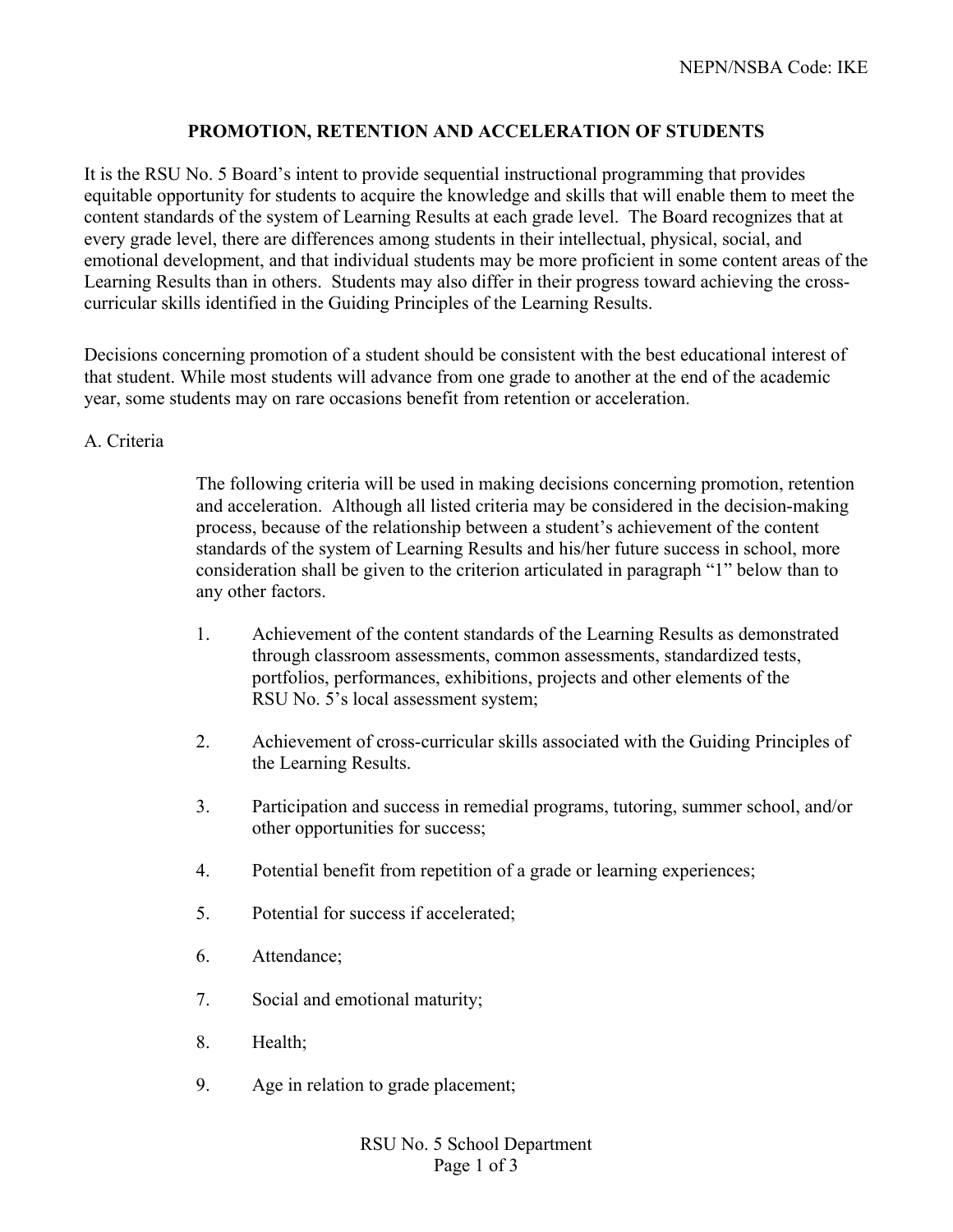- 10. Program options;
- 11. Student attitude; and
- 12. Parental concerns.

### B. Retention

Parents should be notified as early as possible in the event that retention is being considered. Parents will be informed of the remediation options available to students such as tutoring, online/Internet-based resources, after-school programs, and summer school. Whenever possible, decisions concerning retention should be made through a conference involving parents, the student's teacher, the building principal, and, as appropriate, the guidance counselor, other professional staff, and/or consultants. Advancement to the next grade may be made conditional on successful remediation or demonstrated proficiency within a specified period of time.

The principal shall be responsible for making the final decision regarding retention. A parent who is dissatisfied with the principal's decision may appeal to the Superintendent. The Superintendent's decision shall be final.

## C. Acceleration

Decisions regarding acceleration shall be made by the principal in consultation with the student's teacher(s), the Gifted and Talented Education Coordinator, and other professional staff or consultants, as appropriate. A parent who is dissatisfied with the principal's decision may appeal to the Superintendent. The Superintendent's decision shall be final.

### D. High School Grade Level Assignment

For students in the Classes of 2018-2020, grade level assignment will be determined by the guidance department, based on the number of credits earned prior to the beginning of the school year.

Beginning July 1, 2020, demonstrated proficiency in the content standards of the system of Learning Results and in the cross-curricular standards skills identified in the Guiding Principles of the Learning Results, and successful completion of all other requirements specified in the Board's policy IKF (Graduation Requirements), will be required for a high school diploma. Credits will no longer be awarded or counted for graduation or other purposes.

High school grade level assignment will be determined by the guidance department, based on the number of learning experiences/courses completed prior to the beginning of the school year.